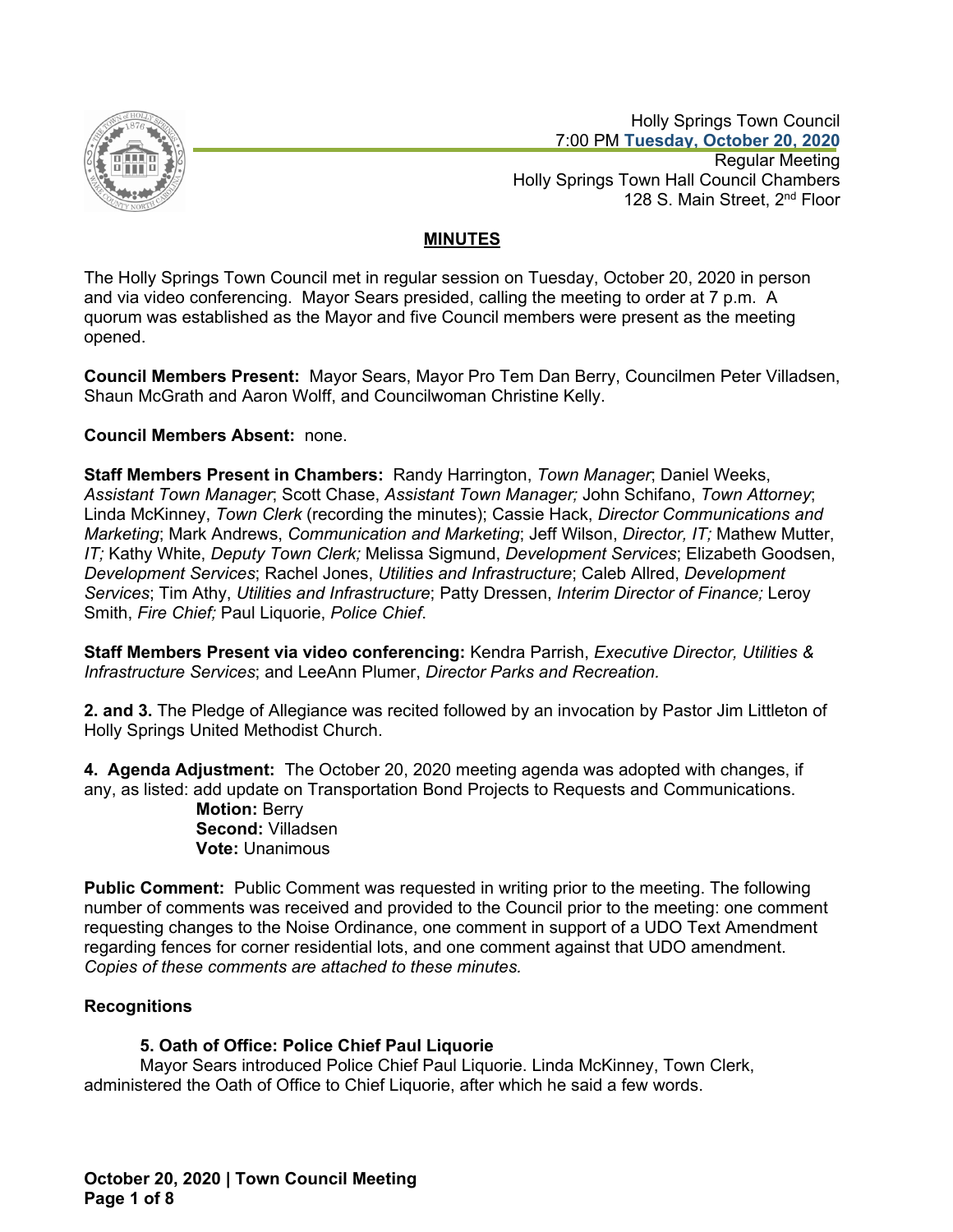### **Requests and Communications**

#### **6. Update on Organization Realignment**

Town Manager, Randy Harrington, said that he had proposed this reorganization as part of the budget process. Scott Chase was assigned to this task and he thanked him for all his work, and said that the level of employment engagement was the highest he has seen and he thanked them.

Scott Chase, Assistant Town Manager, said the purpose of this item was to provide an update on recent realignment within the Town organization. In the FY2020-21 budget, the Town Manager outlined department realignments to strengthen the Town's capability to meet the public service delivery needs of tomorrow. The realignment, which became effective on October 1, created the new departments of Development Services, and Utilities and Infrastructure, as well as moving the Facilities Maintenance from Parks and Recreation to Public Works. Reasons for the realignment include simplifying leadership and resource management, enhancing the Town's ability to plan, maintain, and manage utility infrastructure assets, simplifying the customer experience, and grouping like-services together. He showed an organizational chart of how the Town was organized prior to the realignment, followed by the current organizational chart.

Mr. Chase said that Development Services combines the current Planning, Engineering and Code Inspection teams. Comprehensive services include a focus on the customer experience for individuals as well as developers, zoning administrations, development review and construction, site compliance, permits, building inspections, and long-range planning (including transportation planning.) He shared the divisions within Development Services and who their leadership would be. Utilities and Infrastructure includes Water Resources, Infrastructure, and Business Asset Management. It manages Town-owned projects and assets. He shared the divisions within Utilities and Infrastructure and named the leadership of those divisions. He said Public Services was to go back to core services. Facilities Management was moved to Public Works, and the other areas -Streets, Powell Bill, Solid Waste, and Fleet Maintenance are included in Public Works. Water Distribution, Wastewater Collection, and Pump Station Maintenance moved to Utilities and Infrastructure.

Mr. Chase said that remaining tasks include finalizing position titles and reclassifications, with requests planned to come before Council at a November meeting; rearranging office space in Town Hall, as well as relocating IT and Parks and Recreation staff to the Co-Working Station, and potentially relocating development inspectors to the Village Condo space; reviewing the processes and making enhancements to make the customer experience better; and finalizing service transitions.

Councilwoman Kelly asked what the plan was to reach out to affected communities. Mr. Chase said staff has met with some stake holders already, and plans to have further dialogue with the development community and small business once we are out of the transition. Councilwoman Kelly asked who to send complaints and requests to until that happens. Mr. Chase said he would be happy to take those calls and get them to the responsible people. Randy Harrington, Town Manager, said that when the UDO rewrite is complete, staff will have the flexibility that will help with the customer service.

#### **7. Transportation Bond Projects Update**

Randy Harrington, Town Manager, thanked Council for allowing this agenda item to be added at the last minute. Staff wanted to take this opportunity to share some important elements of the four bond projects.

Tim Athy, Utilities and Infrastructure, said the purpose of this item was to update Town Council on the 2018 Transportation Bond projects that are currently under design.

He said that for Holly Springs Road Phase II, the major roadway, utility and bridge design are completed and the environmental permits submitted. He said that with the help of Kimley Horne they have worked with NCDOT and have designed a 2-span bridge, which provides less environmental impact and lower cost than the 3-span bridge that was discussed at the workshop last winter. Final construction plans are underway, as are Duke utility relocation plans, right-of-way acquisition, and state and federal permit reviews. One of these permits has been approved. He said

**October 20, 2020 | Town Council Meeting Page 2 of 8**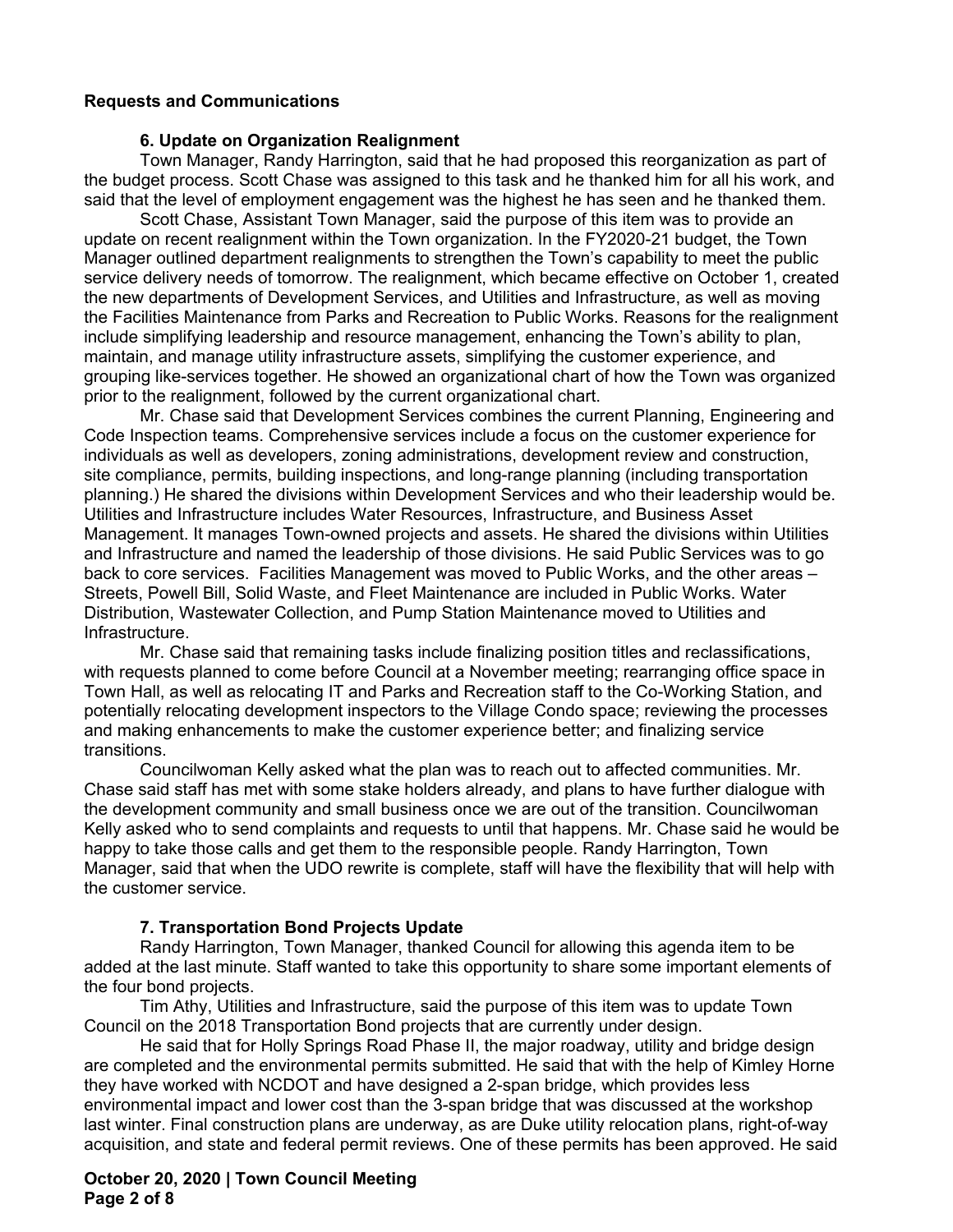that construction is estimated to start in the summer of 2021. He said that the design had been basically approved by the NCDOT, and they ran into problems with access to Holly Ridge school campus. The Cobble Ridge Neighborhood had the same predicament with the proposed design not allowing traffic to leave the neighborhood and turn left. Staff was challenged to come up with a better design, with the help of Kimley Horne.

Chad Beck with Kimley Horne said that after meeting with NCDOT, Wake County Schools, Holly Springs Police Department, and other stakeholders, they came up with a design that incorporates a roundabout at the elementary school / Cobble Point Way intersection, with the bus entrance having a right in right out, and busses using the roundabout to give them the ability to go east or west. They are still working with the DOT on other access points. This is a preliminary design to get an idea of the impact. The next step is working with NCDOT to finalize the design.

Mr. Athy said that on the Avent Ferry Road realignment, the conceptual roadway and utility design are completed, and a few months ago they held a Conceptual Design Virtual Open House. Environmental permits and studies are underway and the project is at 25% design plans, with an estimated construction start of the summer of 2022. He showed some sketches of the neighborhood enhancement planned with this realignment. He showed the conceptual plan, and indicated the alignment of the roads. A traffic signal will be installed at Pine Ave. and Main Street. The neighbors that staff met with said their first concern is to make people safe, but they also wanted the project to reflect the neighborhood and beautify it. Staff took to heart what the residents said. Residents liked the idea of the roundabout, so moving it to the intersection of Grigsby and Stinson would serve as a gateway into the neighborhood as well as control traffic.

Mr. Athy said that for the Main Street and NC 55 right turn lane projects, roadway, signal and utility design are completed; environmental permits have been submitted, and a tree study has been done by an arborist for the Main Street right turn lane. Only one large tree was found to be in the process of dying and would need to be removed. The others will remain. Final construction plans, Duke utility pole relocation plans, and landscaping plans are underway. Mr. Athy said they do not expect any right of way acquisition to be required for the NC 55 right turn lane. Construction is estimated to start in the fall/winter of 2021. If the Town receives LAPP grants for one of both of these projects, construction will be pushed forward a year to 2022 in order to utilize that money. They will be ready to go, if that is the case.

Mr. Athy said that next steps are to seek Council input for the four initial projects, complete designs for the four projects, bid Holly Springs Road Phase II in Summer 2021 and issuance of initial bond allocation in Spring 2021.

Councilman McGrath expressed that a 2-lane roundabout has some challenges. Mr. Athy said they are looking at a turbo roundabout, which divides lanes with a small median so the two lanes are separated and as you enter the roundabout, you choose which direction you are moving. People will have to learn, and there will be some public discourse, but if someone drives it once or twice they will have it mastered. Mr. Beck said that a turbo roundabout elongates the circle, which makes it only one lane except east or west where it shifts you into the correct position as you go around the roundabout. It was developed in Denmark, but there are some in NC also.

Councilman Wolff asked if this was similar in scale to the NC State roundabout on Hillsborough Street. Mr. Beck said it would be similar in size, but different in design. Councilman Wolff asked if it would require any additional land acquisition, and if there would be additional costs. Mr. Beck said it would require additional land, but the required land is HOA property, not individual or business. Mr. Athy said it would cost about \$300,000 or \$400,000 more.

Councilman Villadsen asked how this would impact the sidewalks. Mr. Athy said that pedestrian crosswalks would be at the upstream ends, on either side of the roundabout. To keep people from walking through the roundabout, staff is proposing landscaping that won't impeded vision, but will channel pedestrians to stay on the sidewalks.

Councilwoman Kelly asked if Cobble Ridge was fine with this plan. Mr. Athy said he was going to meet with them this week. Councilwoman Kelly asked how many homes would be impacted, particularly the one cross hatched on the map. Mr. Athy said that is an abandoned house, that is slated for demolition. Councilwoman Kelly asked if there were other homes affected. Mr. Athy said there were a few near Sunset Lake and staff is talking to them. One will have to be moved, and

### **October 20, 2020 | Town Council Meeting Page 3 of 8**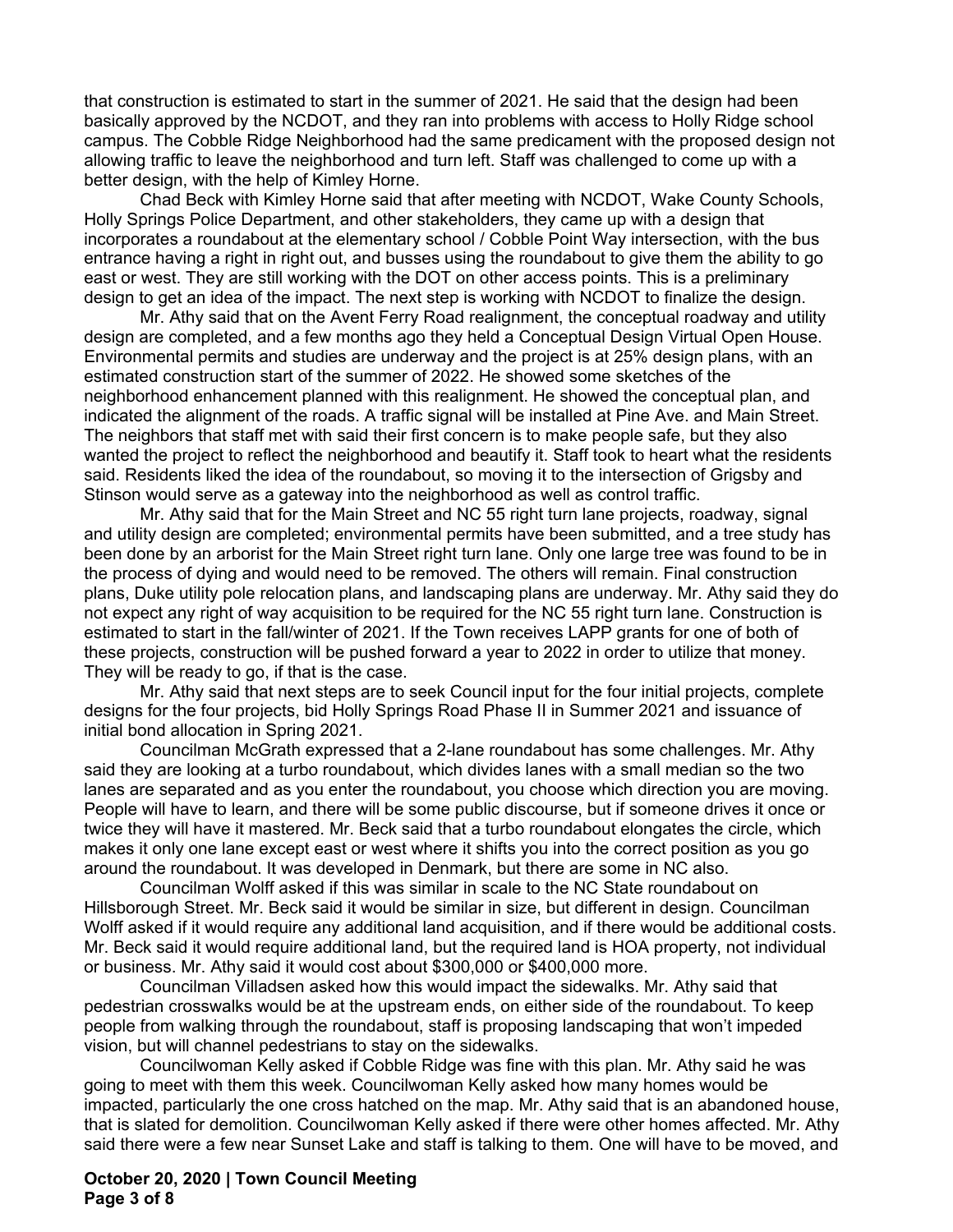for another we will build a retaining wall so that the house is not disturbed. Councilwoman Kelly asked what other outreach staff was doing for the people on Grigsby about the roundabout. Mr. Athy said that right now the Town is not far enough along in the design phase to talk to property owners. Once there is a design, if there is a house that is impacted, then staff plans to talking to them as soon as possible. Councilwoman Kelly asked if that meant there was still flexibility. Mr. Athy said it is not so much flexibility as not having the completed design to know what the impacts would be.

MPT Berry asked if there would still be a U-Turn on Holly Springs Rd. coming out of the school. Mr. Athy said that in the current design, cars turning right out of Holly Ridge would have to do a U-Turn but staff is discussing with DOT opening the median to have a dedicated left turn there, which staff believes would be the best design. MPT Berry expressed concern about the greenway connection and pedestrian safety along Holly Springs Road. Mr. Athy said that one of the LAPP grant projects is the Holly Springs School Pedestrian safety project, with the goal of making this area safe for pedestrians. Staff is looking at adding a fence or some plantings along the road and building sidewalks inside the school campus property to keep kids away from the side of the road. Councilwoman Kelly asked if bikes would share the road. Mr. Athy said there will be extra wide outside lanes for bikers who ride on the street, and 8-foot sidewalks for bikers who don't feel comfortable riding in the bike lane.

Councilman Wolff asked if the two-span bridge would bring cost savings. Mr. Athy said the roundabout adds funds, but the bridge saves money, so he estimates it could be a wash.

Randy Harrington said staff has talked a lot about pedestrian safety in that corridor, so that is top of mind. As to community engagement, staff has had a lot of engagement with residents at one end of the "tree streets", but can move to meet with those residents on the other ends of those streets. He also said that bidding the Phase II Holly Springs Road will be winter of 2021, not summer.

#### **Public Hearings**

#### **8. Closure of a Portion of Ralph Stephens Road**

John Schifano, Town Attorney, said that the purpose of this agenda item is to consider the closing of a portion of right of way between Ralph Stephens Road and S. Main Street. During the joint Town and NCDOT Main Street Extension project, a section of Ralph Stephens Road was moved to the South to create a safer, 90-degree intersection. At the September  $15<sup>th</sup>$  meeting, Council adopted Resolution 20-27 stating their intention of abandoning this section of Ralph Stephens Rd., with the exception of the existing utility rights-of-way/easements. The land was posted and the Public Hearing advertised in the News & Observer for four consecutive weeks. The remainder will revert to the landowners.

Mayor Sears opened the public hearing and the following input was received: none. Mayor Sears closed the public hearing.

Councilman McGrath asked if there was any discussion about access along that road. Mr. Schifano said the access will be worked out among the various land owners. Village Gate is the primary developer of that corner and the Town is putting together some mandatory access drives, but that would happen regardless of this action.

**Action:** Motion to adopt Resolution 20-33 to close a portion of right of way between Ralph Stephens Road and S. Main Street.

**Moved by:** Wolff **Second by:** Kelly **Vote:** Unanimous

**October 20, 2020 | Town Council Meeting Page 4 of 8**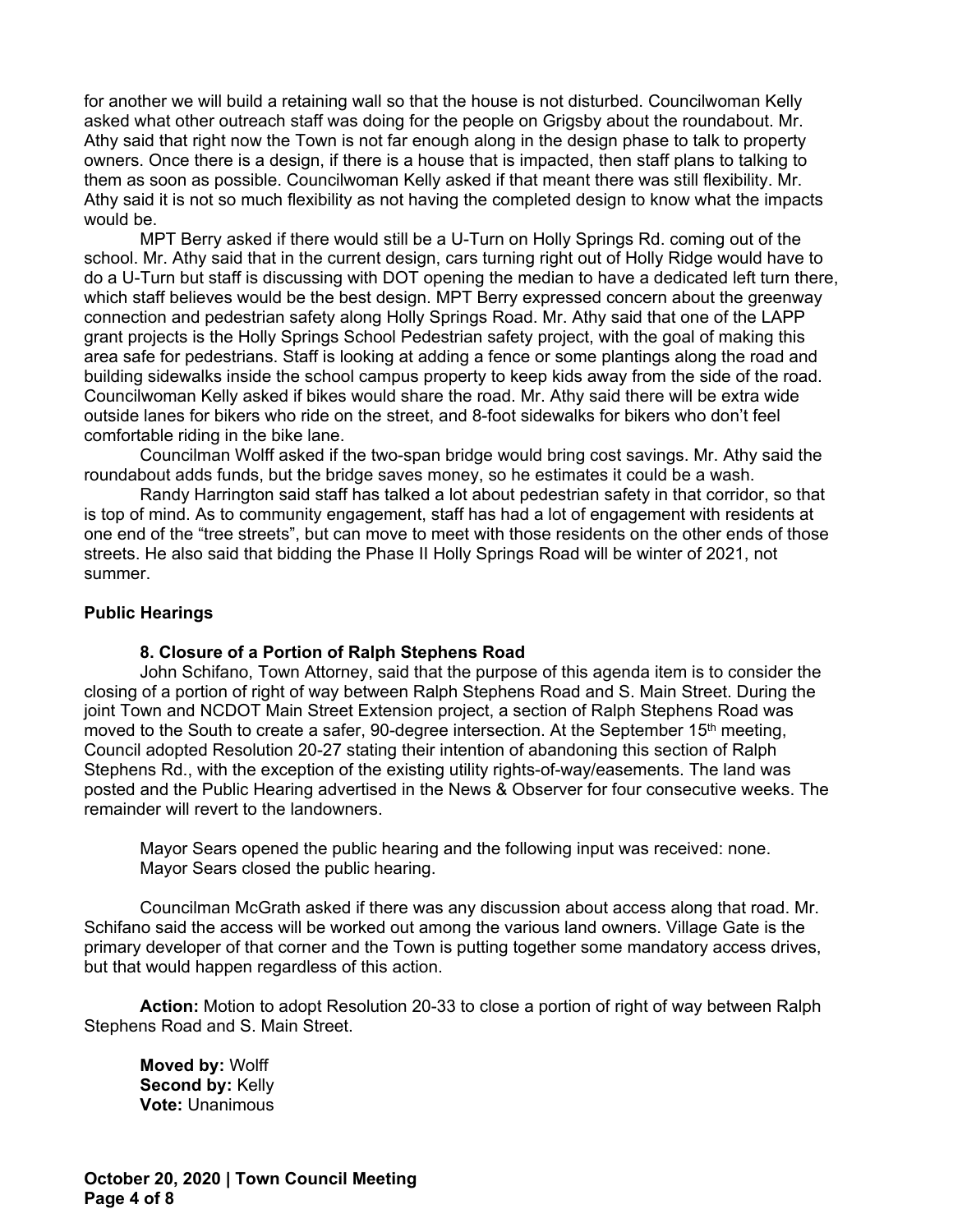### **9. Citizen-Initiated UDO Text Amendment for Fence Height in Residential Neighborhoods**

Caleb Allred, Development Services, said the purpose of this agenda item was to consider resident-initiated modifications to the Unified Development Ordinance (UDO). He said the applicant applied for a variance for their own property and was turned down by the Board of Adjustment. The UDO does allow an applicant to apply for a UDO Text Amendment, and the applicant has done so. He reminded Council that a determination by the Board of Adjustment is not precedent setting.

Mr. Allred said that the current regulation says that fences cannot exceed 4 feet in height in a front yard, defined as a yard that faces a street. Corner lots have two "front yards" so a 6-foot high fence is allowed in the back and along one side only. He said the current regulation was created to maintain visual continuity along portions of private property that abut the right of way, allowing people using the public realm to safely view around corners, and activities occurring on abutting private property. The applicant is proposing to allow a 6-foot fence on the side of the home that faces the street with the following regulations: no chain link; requiring decorative fence features; a set back of 8 feet from the property line; required landscaping along the public facing side of the fence; and a maximum fence height of 6 feet. He said that currently permits are not required for fencing, but these changes might require a permitting process if this amendment is passed, so that staff can verify the setbacks, decorative features, landscaping, etc. There are safety concerns with this proposal, including sight lines at intersections. Also, a rewrite of the UDO is currently underway, and this might better be considered as part of the rewrite rather than a piece-meal amendment.

The Planning Board recommended approval with a vote of  $9 - 0$ , and with the condition that the 6-foot fence be no further forward than half the distance between the rear corner and front corner of the house.

Councilman McGrath asked the Planning Board representative to come up. Courtney Patterson said that Planning Board discussed the owners' desire to use their property as they wish, balanced against the Town's needs. They thought this might be a Special Exception Use situation. They acknowledged that the UDO is being updated, but didn't think the owner should have to wait for that update to get the fence she desires. Ms. Patterson said that Planning Board wasn't concerned about the safety issues. It wasn't a point of discussion.

Mayor Sears opened and closed the public hearing, and then called the applicant to the podium.

The applicant, Joanna Holder, thanked Council for listening to her, thanked her family and introduced her neighbors there in support. She showed diagrams representing the current UDO and what the changes she proposes would do. She said the Town has grown since that UDO was written in 2002 and is different now. She said that she does not think a four-foot fence is high enough to contain children or dogs. Corner lots pose more danger to younger residents because they are close to 2 roads. A four-foot fence is not high enough to protect children. She said that people with a fear of dogs do not feel safe walking past a house with a dog behind a four-foot fence.

Ms. Holder showed a map of her property, which is a non-rectangular corner lot, and how the current UDO requirements would prevent her from having a six-foot fence for all but one-third of her property. She showed landscaping options that the Board of Adjustment suggested, and said that they might provide privacy, but not security. She said that that was not a viable option if you do not have a green thumb, is more expensive, and could evergreens could grow taller than 6 feet. She said that the Board of Adjustment process was long, embarrassing, and difficult, and there was much subjectivity in defining a "hardship."

She showed a comparison of the UDO fence provisions in other Wake County municipalities, and said that only Rolesville mirrored Holly Springs ordinance. She showed a chart of the corner lot fence requirements in PUDs in Holly Springs and how they are different from the UDO. She said that once you are a home owner, a PUD is not something that is available to you.

Ms. Holder showed some decorative fence types, and repeated the regulations that she was proposing regarding setbacks, landscaping, and decorative elements. This would affect only the side of the house, not the front. She then addressed the staff concerns saying that a permit would

### **October 20, 2020 | Town Council Meeting Page 5 of 8**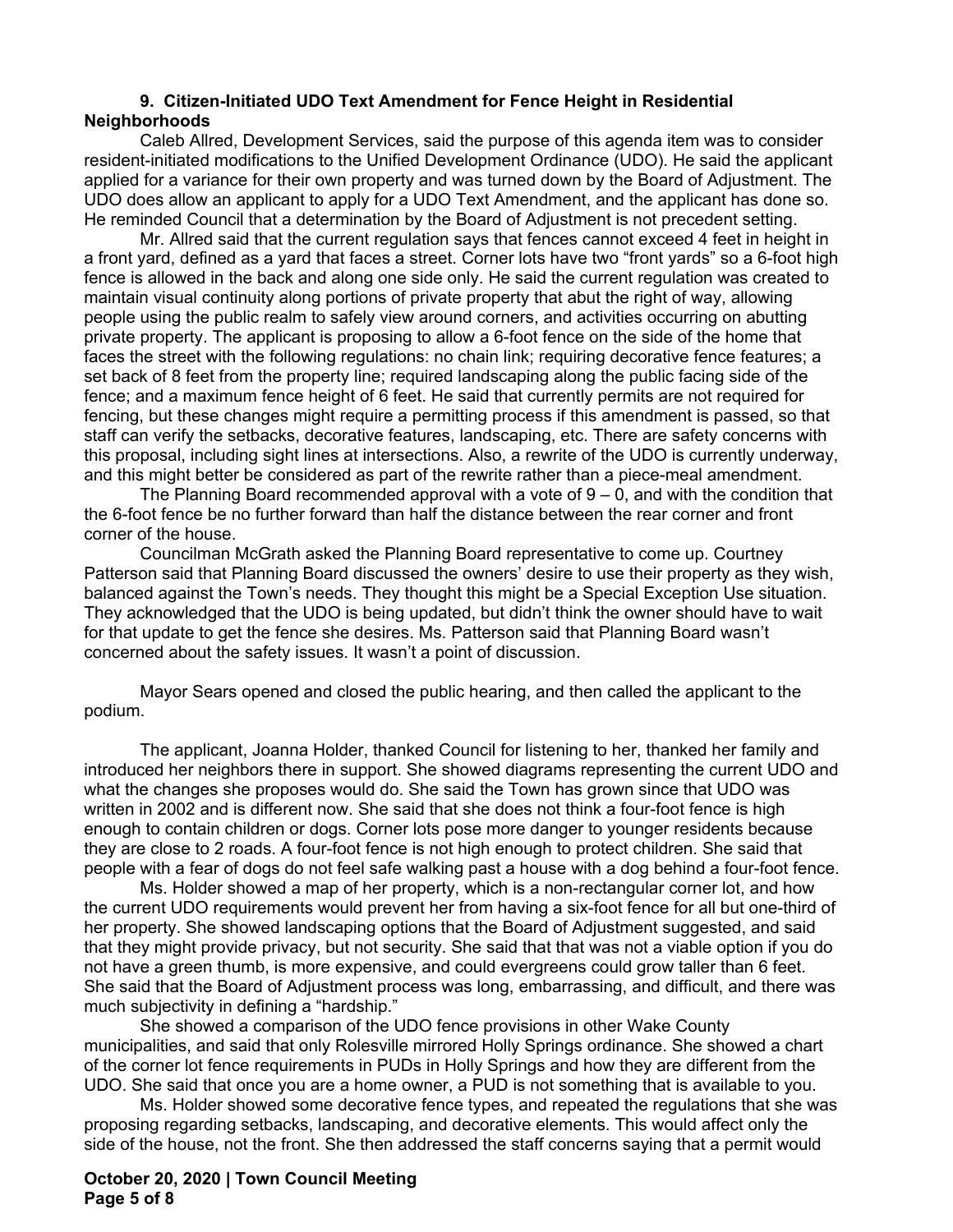be a good idea, but waiting for the UDO rewrite would not be in the best interest of the community. She said the sight triangle at intersections would be protected because you already cannot build anything that blocks the site triangle.

Councilman Wolff commended Ms. Holder for her presentation and her dedication for abiding by the ordinance as written. He said it is widespread that people do not abide by the regulation, and it is not right to punish her for following the rules. An aesthetically pleasing street scape is not more important than property owners' rights to their property. He agreed with the Planning Board's recommendation of restricting the 6-foot fence to halfway from the front corner of the house.

Mayor Sears then reopened the public hearing for any other comments. There were none and he closed the public hearing.

Councilwoman Kelly asked if permits were required, would it be for all fences, or just fences on corner lots. She said that she does not want to add a burden on staff. Randy Harrington said that one of the decisions that would have to be made is whether permitting is worth it. It would help insure uniformity and character. But that must be weighed against staff time and effort. Perhaps when violations are seen, then they could be investigated. But if it is important to Council to require permitting, that could be done.

Councilwoman Kelly asked if the UDO rewrite decides this is not a good idea, would this property be grandfathered in. Mr. Harrington said that they would.

There was discussion on whether the setbacks would be understood by homeowners as being from the right of way, not from the curb, and whether that would require permitting for staff to assist them. It was discussed that the proposed Ordinance amendment is silent on permitting, and that would be a separate discussion at a future meeting. There was discussion about HOA regulations and whether they were written to mirror Town UDO requirements, or were more strict. Melissa Sigmund, Development Services, said that the consultant who is working with the Town on the UDO rewrite brought up the same concerns that Council is discussing. Council discussed whether setbacks and decorative elements should be left to HOAs to decide, for the sake of uniformity.

**Action:** Motion to adopt Ordinance 20-06 with the addition of the Planning Board recommendations as follows, that fences along the corner side of the house shall not be placed closer to the front of the lot than one half of the depth of the building footprint, with the amendment to remove the proposed vegetation, decorative features, and setback.

**Moved by:** Wolff **Second by:** Villadsen **Vote: Aye:** Kelly, Berry, Villadsen, Wolff **Nay:** McGrath *The motion passed.*

#### **Consent Agenda**

The Council passed a motion to approve all items on the Consent Agenda. The motion carried following a motion by MPT Berry, a second by Councilman Villadsen and a unanimous vote. The following actions were affected:

10. Minutes – The Council approved minutes of the Council Workshop meeting held September 29, 2020 and the Business meeting held October 6, 2020.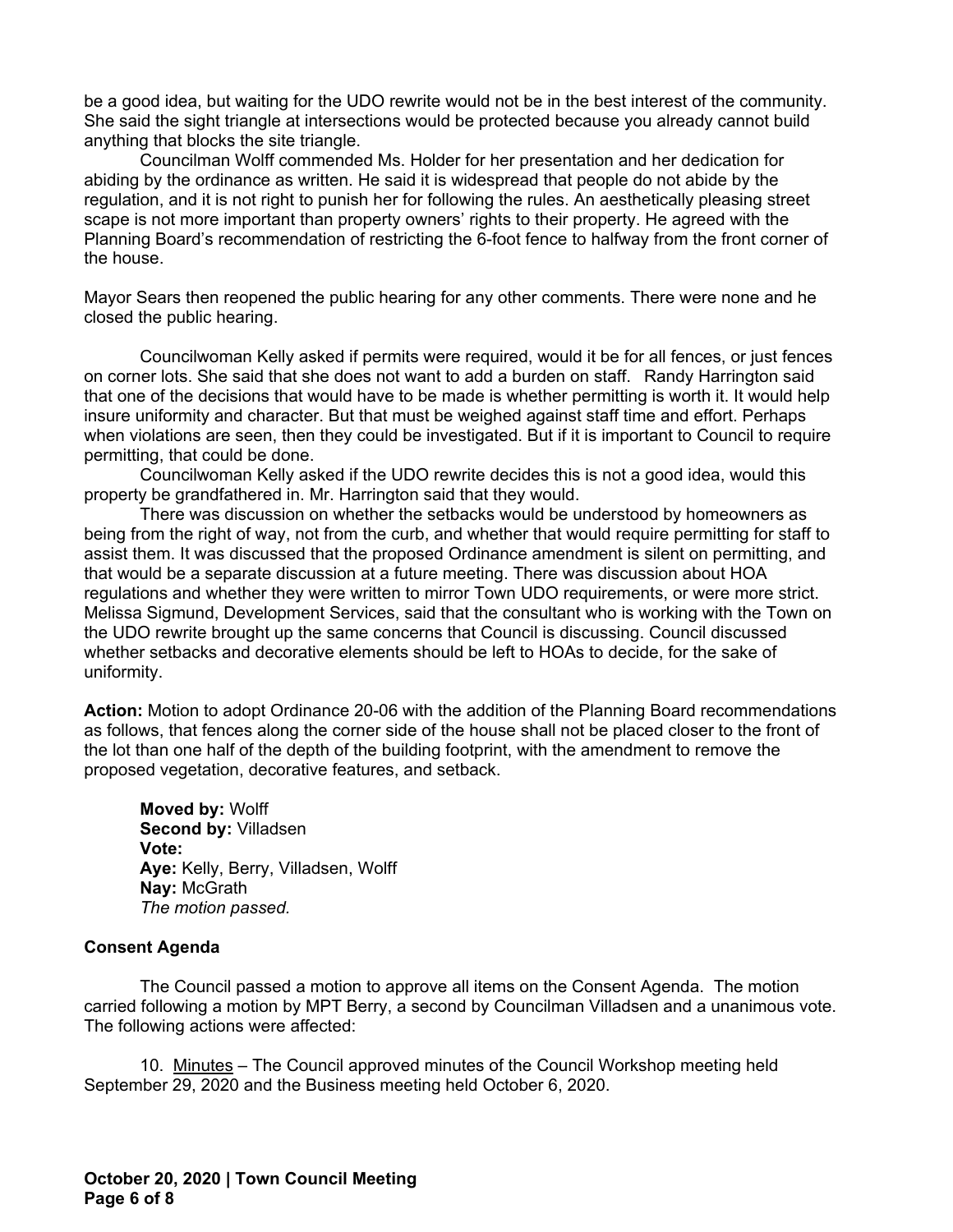11. Monthly Budget Amendment Report – The Council received a report of monthly administrative budget amendments approved by the Town Manager. *A copy of the budget amendment report is attached to these minutes*.

12. Woodfield Dead End Road Adoption – The Council approved Resolution 20-32 adopting a segment of Woodfield Dead End Road. *A copy of Resolution 20-32 is attached to these minutes.*

13. Town Official Designation for ABC Permit Applications- The Council adopted Resolution 20-31 designating the Chief of Police as the Town Official designated to approve ABC Permit Applications. *A copy of Resolution 20-31 is attached to these minutes.*

14. Voluntary Annexation A20-08, 5200 Catherine Place - The Council adopted Resolution 20-30 directing the Town Clerk to investigate the sufficiency of annexation petition A20-08 and set public hearing for November 3, 2020.

*A copy of Resolution 20-30 is attached to these minutes.*

### **OTHER BUSINESS**

Mayor Sears said that there have been 523 COVID19 cases in zip code 27540 and one death. Wake County has had 262 deaths. He commended people in our zip code for following the rules and doing their part to control the virus. He said that speeding continues to be a "disease" and asked drivers to please slow down.

Councilman Wolff thanked staff and Randy for a robust beginning to the early voting. Staff set up tents to make it more comfortable for those waiting in line. It's nice to see people using the Hunt Center for early voting. He took part in the NC League of Municipalities legislative drafting session. He said he spoke towards more local autonomy for how municipalities use land and get revenue. We need alternate sources of revenue as a town. Also, many municipalities agreed with the need for increased funding from state and federal government sources, and more stability and predictability in that funding so that municipalities can plan.

Councilwoman Kelly said she met with Troop 1937 Girl Scouts last night and they earned their government badge. The girls were thrilled that they got to meet the Mayor. Given that this is the anniversary of the 19<sup>th</sup> amendment, she said it was great for girls to see that they could be in government. She gave a shout out to Holly Springs Police Department for the "#9pm routine" program.

Councilman McGrath said that he was at the Triangle J Council of Governments meeting where they discussed the NC211 program that is accepting applications for rent and utility assistance for those impacted by COVID19. Anyone below the 80% of median income can qualify. Go to NC211.org/hope to apply. He pointed out that we need to look out for each other and pay attention mental health issues, so check in with your neighbors. The Landfill group met and has nothing significant to report. They are continuing to move forward with some items, mostly education about what the landfill is doing, and monitoring investment GFL has put in. He said the group will continue to provide updates. He said he spent last weekend helping a friend with street trees and the experience made him want to discuss the benefits of street trees from a lifecycle point of view, because they tear up sidewalks and driveways, and we need to have a policy discussion about the lifecycle costs. Finally, he said he was happy to see great voter turnout. But we need to be cognizant that voter engagement does not equal voter harassment. He put out a call for civility during the election.

Mayor Sears added to that. Many people have asked about the 50-foot buffer. We have the responsibility to remind our friends of what they can and cannot do.

MPT Berry asked if staff could do an outreach to HOA's about the fence change so that they can take action on their Covenants.

Councilman Villadsen welcomed GORaleigh to Holly Springs and thanked them for the bus service.

**October 20, 2020 | Town Council Meeting Page 7 of 8**